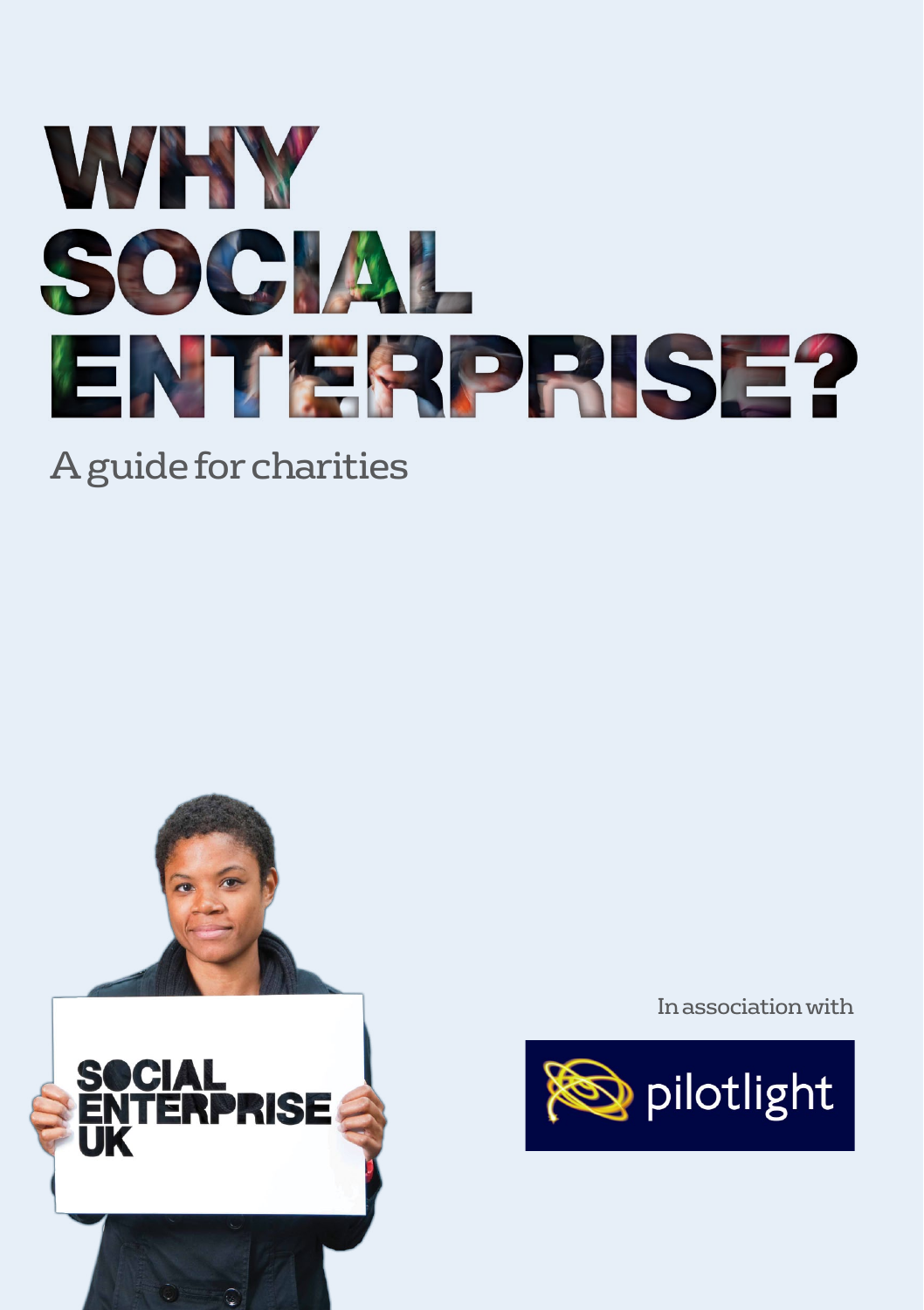# **Guide Sponsor: Pilotlight About this guide**

Pilotlight has worked with over 300 charities and social enterprises. For many, social enterprise is seen as an excellent opportunity for developing their organisation, particularly in light of recent changes in the funding environment. In our work with charities we have repeatedly been asked for advice on what they should consider when setting up a social enterprise. We wanted to produce a clear and concise guide to enable charities to learn more about social enterprise and explore whether this exciting and growing area is right for them.

Pilotlight is a unique, capacity-building charity offering free, tailored strategic planning support to charities and social enterprises who are tackling disadvantage in the UK. We match directors from charities and social enterprises with teams of senior business people who coach them through the process of planning for sustainability, development and growth. Each organisation also has a dedicated Pilotlight project manager who coordinates and facilitates the process.

We are currently working with over 70 charities and social enterprises across the UK. One year after working with Pilotlight our partner organisations increase their income, on average, by 50 per cent and are able to double the number of people they reach.

@PilotlightUK facebook.com/PilotlightUK

www.pilotlight.org.uk



Many charities are now asking 'is social enterprise for us?' This guide is designed to help them think through this question, and answer it. It is aimed at charity leaders, senior managers and trustees to help them understand what the transition to social enterprise might mean for them.

The social enterprise movement is growing around the globe, and is gaining support from the public, private and voluntary sectors. In the UK alone there are approximately 68,000 social enterprises contributing at least £24bn to the economy. Many traditional charities are adopting the social enterprise approach. The journey isn't always easy, and it isn't right for everyone. But many who have made the transition say social enterprise has opened up a huge range of possibilities for their organisation, and enabled them to achieve sustainable growth and increased social impact.

We hope you find the guide useful and practical, and that it helps you decide whether social enterprise is for you. Perhaps you are an individual who is already committed and you have a strong vision of how it will work. But many of your stakeholders – trustees, beneficiaries, funders, may need some help understanding what you are suggesting. This guide should help you explain and tell the story.

This guide is split into four sections:

- **1. The Social Enterprise Approach** Page 4
- **2. What needs to change?**Page 7
- **3. Structure/Options**Page 12
- **4. What do I need to do?**Page 20

Social Enterprise UK Why social enterprise? A guide for charities **02 03**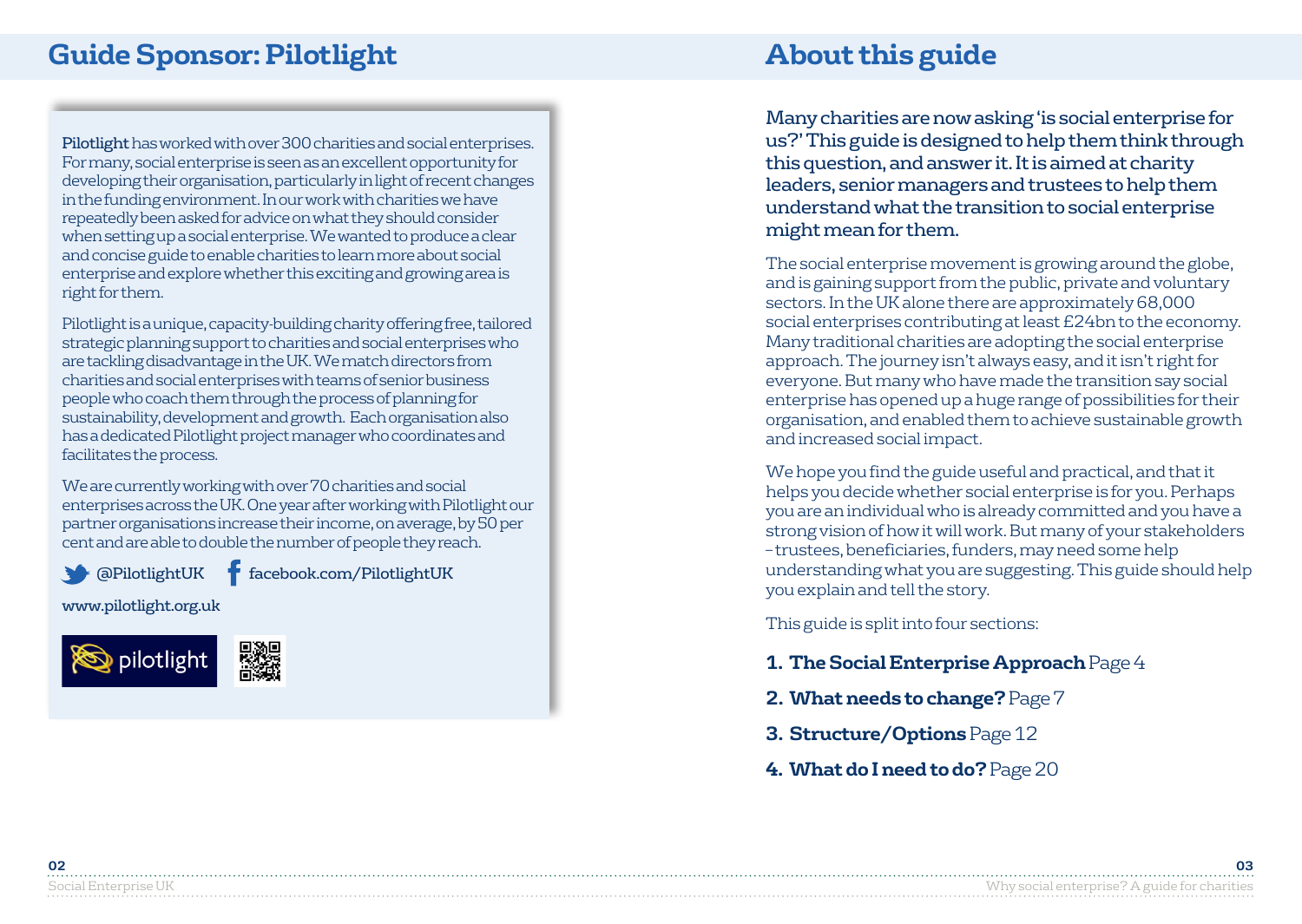#### What are social enterprises?

A social enterprise is a business that trades for a social and/or environmental purpose. You probably already know a few. Have you ever bought a bar of Divine Chocolate? Eaten it over a copy of the Big Issue? Maybe you've visited Jamie Oliver's Fifteen or the Eden Project? Perhaps your local gym is run by GLL, one of the UK's biggest social enterprises.

Social enterprises are businesses. Their mission is social and they achieve it by selling products or services.

They come in many shapes and sizes from large national and international businesses to small community-based enterprises. There is no legal definition of social enterprise and there is no particular legal form you must take. It's being a real business whose main purpose is social or environmental that makes you a social enterprise.

All social enterprises:

• Are businesses that generate their income by selling goods and services, rather than through grants and donations.

- Are set up to specifically make a difference this is in their governing documents.
- Reinvest the profits they make in support of their social mission.

#### What's the difference between a charity and a social enterprise?

Social enterprises and charities are not completely different – many organisations that describe themselves as social enterprises are registered charities (see page 16) but there are important similarities and differences:

What's the same?

- Charities and social enterprises both exist to fulfil a social mission.
- Charities and social enterprises both reinvest the majority of their profits (charities often describe these as surpluses) in doing social good.

What's different?

- Charities traditionally aim to fund their social mission through grants and donations.
- Social enterprises aim to fund their social mission through trading activities - selling products and services to customers.

#### What are trading activities?

Trading activity is when a customer pays a charity or social enterprise to deliver a product or service – this could be an individual paying for a t-shirt from a social enterprise retailer or the NHS paying for a social enterprise counselling service to deliver counselling to people in a local area.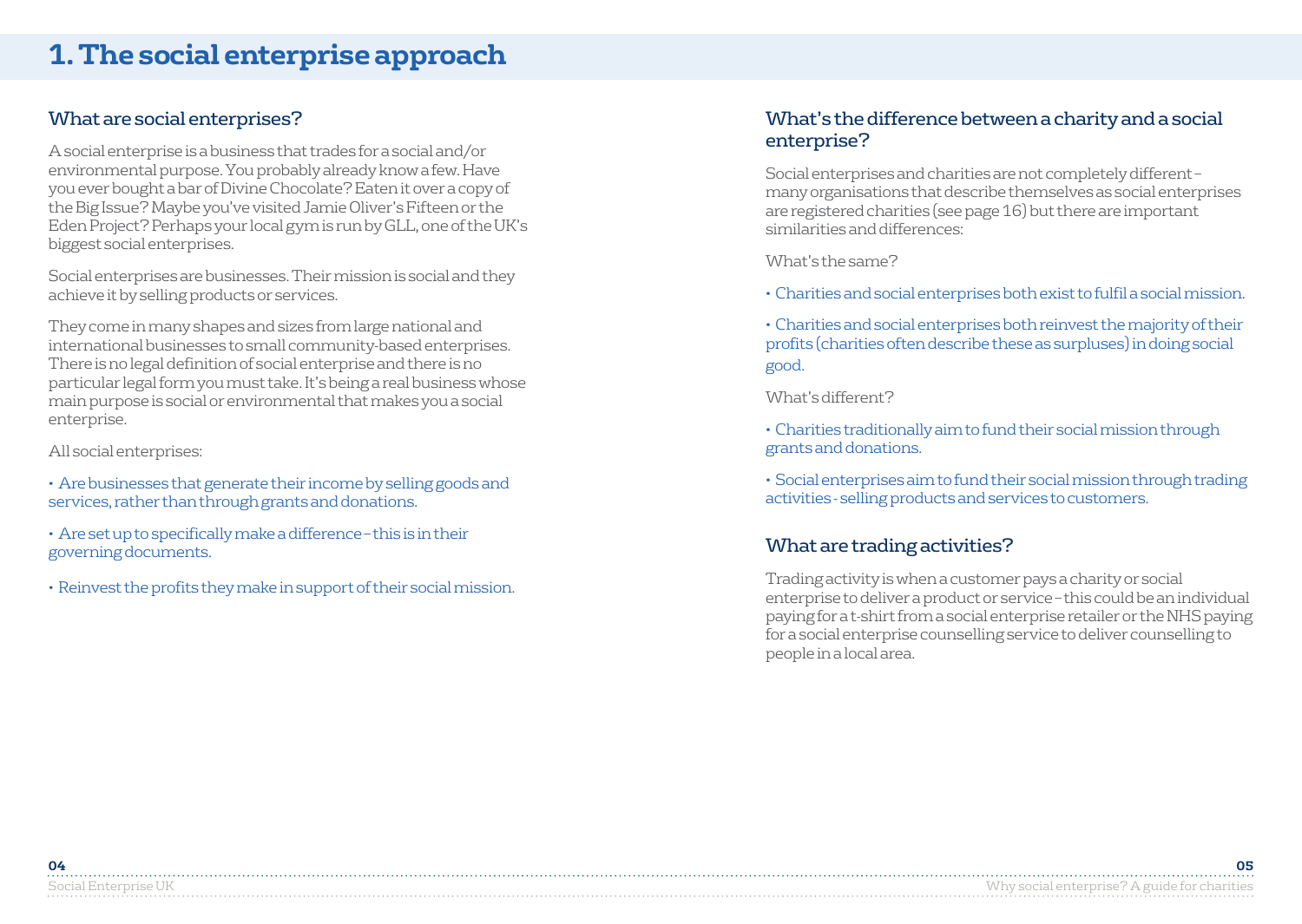# **2. What needs to change?**

#### Why it's a good time to become a social enterprise

If you're thinking that social enterprise sounds right for your organisation, the good news is that there couldn't be a better time to become a social enterprise in the UK.

#### Changes to the public sector:

The public sector landscape offers opportunities and challenges to charities and social enterprises. Whilst funding cuts mean some contracts previously delivered by social enterprises and charities are now not being funded at all, the public sector remains the single biggest buyer of goods and services in the UK –– and successive governments have committed to expanding the role of social enterprises in delivering public services.

The Public Services (Social Value) Act 2012 comes into force in January 2013. The Act compels public sector agencies – including councils and parts of the NHS – to consider wider social value when they're commissioning services. That means that rather than just awarding contracts to the company that offers the lowest price, they will be expected to consider the social benefits offered by organisations such as social enterprises.

#### The rise of social investment:

As well as having strong support structures for social enterprises, the UK is home to the world's fastest-growing market for social investment – that means investment in businesses that offer both a financial and social return.

Earlier this year, the government launched Big Society Capital – a finance institution that has £600 million to invest in developing the social investment market. It invests in social investment intermediaries – specialist organisations that, in turn, invest in social ventures.

Becoming a social enterprise does not mean changing the ethos and values of your organisation. Your social mission remains the same and is the starting point for your social enterprise. The aim is to fulfil that social mission in a profitable and sustainable way.

So, for example, LEYF (see pages 10 and 11) is a charity that exists to provide high quality childcare, founded on the belief that all children deserve the best start in life.

## **Changing your language:**

#### **Customers**

As discussed in chapter one, a key difference between a social enterprise and a traditional charity's approach is the move from grants and donations to trading.

A big part of that shift is the move from satisfying your funders to satisfying your customers. In some cases this is a practical issue but in other cases it's just a question of language. For example, if you're moving from receiving a grant from the local authority to delivering a contract for them, your funders and customers may be the same people but your relationship with them will be different.

#### The 'p' word: Profit

Profit is a problem. It's a problem for both social enterprises and charities. It's a problem for social enterprises because making a profit is sometimes difficult. It's a problem for charities because they generally don't like to use the word.

Social enterprises are for-profit companies. Even when they sometimes (confusingly) describe themselves as 'not-for-profit' companies. Social enterprises aim to make more money from delivering their products and services than it costs to deliver them. Charities do too but becoming a social enterprise means being clear about it.

| 06 |  |
|----|--|
| .  |  |
|    |  |
| .  |  |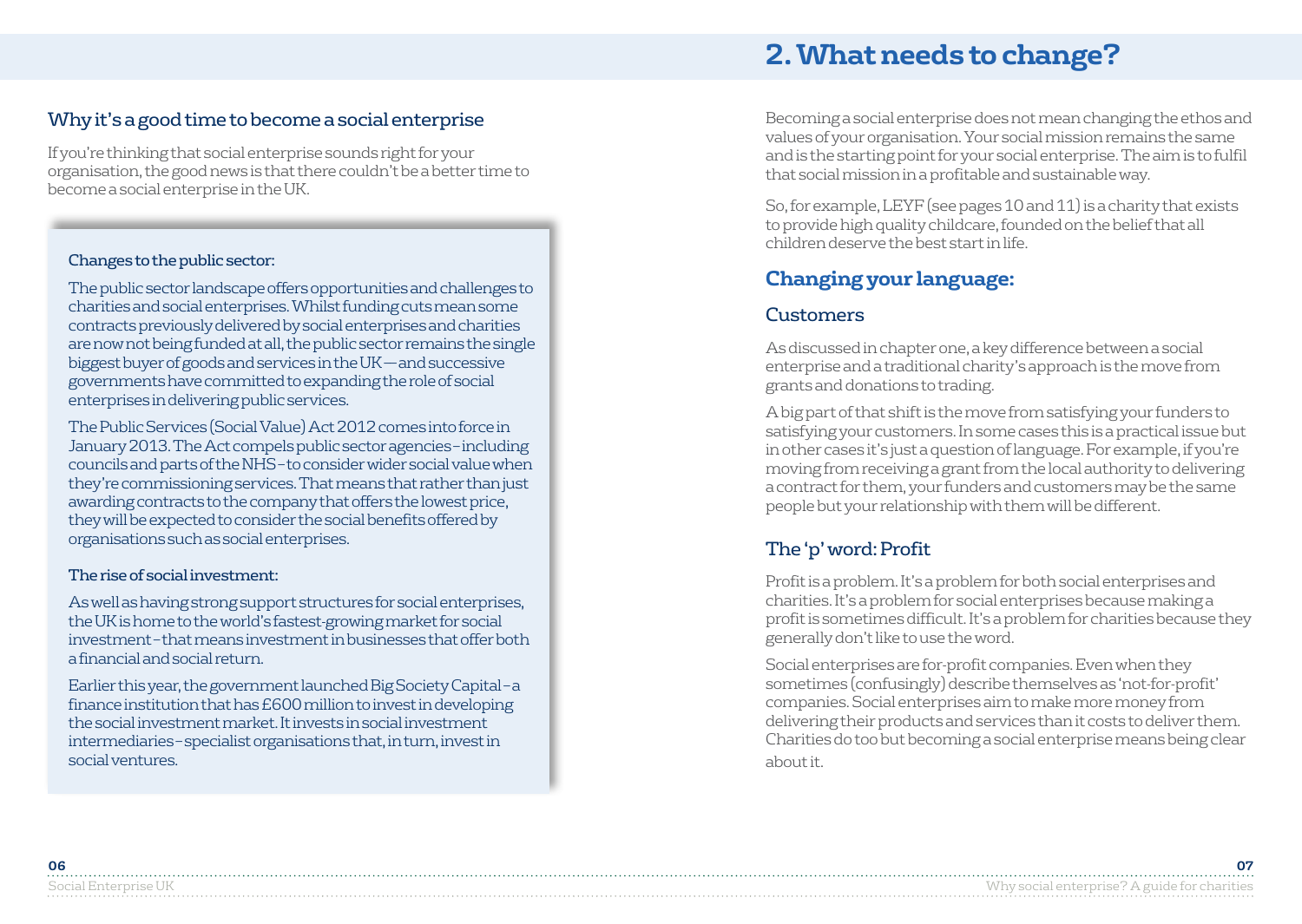#### Culture

Becoming a social enterprise doesn't mean you and your colleagues suddenly need to prioritise profit above all else and stop caring about the social impact of the work you do.

Social enterprises are focused on delivering a social mission but they do that in a business-like way.

That means being clear about what you're selling and who you're selling it to. Social enterprises have to sell products or services. A product is not necessarily a slice of cake or a t-shirt – it could be 12 weeks of mental health awareness training you sell to a local authority.

Another element of a socially enterprising culture is constantly looking for new opportunities to do business:

• Are there new customers who might buy your current products or services?

• Are there new products or services you could deliver to your current customers or different ones?

It's not completely different from a charity applying for a grant or launching a fundraising appeal for a new project. The difference is that your starting point is the market. The aim is to create new products and services that someone will want to buy, and that help to fulfill your social mission.

#### **Activities**

The fact that social enterprises are businesses that have to sell things may seem like an obvious point but it can be a stumbling block if you are attempting to move from a charity to a social enterprise approach.

When making the transition, you can divide the activities your charity currently carries out into three different categories:

1. They already generate income and could easily become social enterprise products or services if you chose to describe them in that way.

2. They have customers (or potential customers) and have the potential to become social enterprise products or services.

3. They are definitely not products or services because either nobody wants to pay for them – or not enough people want to pay for them to cover the cost of providing them.

A social enterprise can't deliver an activity that loses money unless it generates enough money from other activities to pay for it. This is often called cross-subsidisation. You may sell goods and services that have a low social impact in order to pay for the services you want to provide that have the highest social impact but are difficult to fund.

It's very important to be clear about which activities are which. Some must make enough profit to subsidise the others, otherwise the business will fail.

#### Commercial mindset

Most products or services that you deliver need to be paid for by someone – whether that's the end user or an organisation buying the service on their behalf. Products or services not paid for by someone have to be cross-subsidised (see above).

This doesn't mean that your organisation can't provide any products or services 'free' to some (or even all) of the people who use them but your business does not receive any income to just be there and exist, and this must always be kept in mind.

Adopting a commercial mindset is not just about selling things. It's about selling things at a profit – or at a loss that you understand and have budgeted for.

One element of having a commercial mindset is understanding how much it costs you to deliver a product or service. For example, if you run a community café, the cost of delivering a cup of tea does not just include the cost of the tea bag and the milk and sugar you put in.

| 08            | ng |
|---------------|----|
|               |    |
| - hocial Fint |    |
|               |    |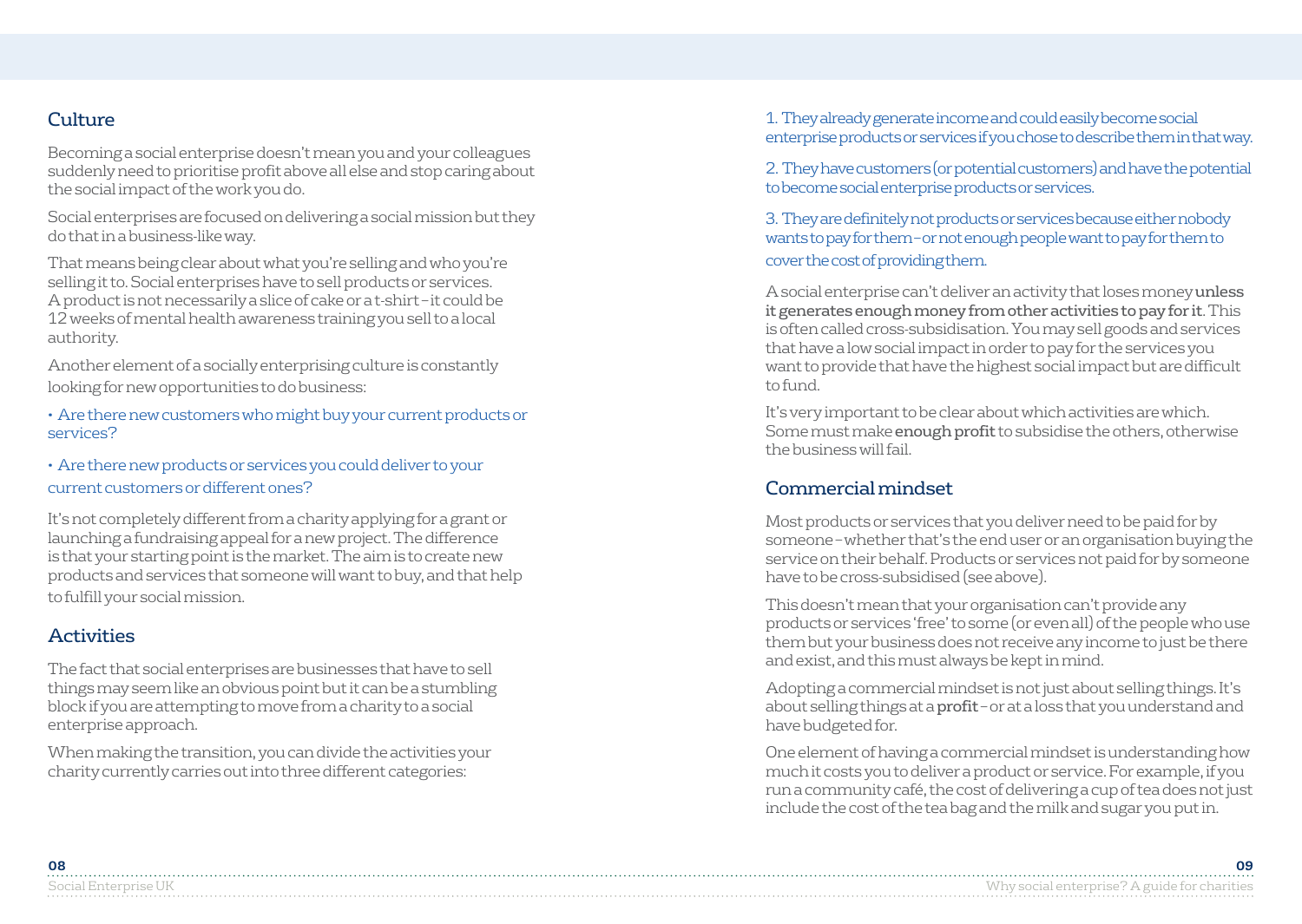It includes a proportion of the cost of renting the premises, paying for staff (or volunteers' expenses), electricity, insurance and any other running costs.

You need to understand all the costs involved in running your business to be able to work out how many cups of tea (cakes, sandwiches) etc. you need to sell and how much you need to sell them for, for your business to make a profit.

A commercial mindset can actually enhance your social mission. Consider this example: a charity exists to get disabled people into employment. Traditionally many charities have undertaken advocacy and campaigning to change the environment so that more disabled people get jobs. But many organisations have set up as businesses in order to create jobs for disabled people. That is their social mission.

#### Case study – London Early Years Foundation

When June O'Sullivan joined Westminster Children's Society in 1996, it was a traditional charity running nine small nurseries in the London Borough of Westminster.

Founded in 1903, the charity had a long history of working to give children the best start in life and a staff team committed to the charity's objectives. As more funding became available under the New Labour government, the organisation was able to access new income streams but it remained dependent on a block grant from the local authority to support its work.

When she became chief executive in 2005, O'Sullivan decided that the charity had to become a social enterprise. She told Social Enterprise Live: "I was determined to move us away from the charitable model. I really didn't like it at all. I didn't want to ruin the ethos and the fantastic history the organisation had but I didn't feel that if we were to rely on our charitable model we would survive."

The challenge was to turn the organisation from a grantdependent charity into a sustainable business while continuing to provide a service for children and parents who couldn't afford to pay for it.

Part of the answer was expansion. The charity, renamed London Early Years Foundation (LEYF) in 2009, began to move beyond Westminster and opened nurseries in other London boroughs creating economies of scale: "Our business model is quite simple: increase occupancy; increase revenue; reduce costs. That's it. It's what you have to do."

Initially, many LEYF staff were worried that the changes would mean they could no longer provide a service to the poorest children. It required a shift in culture and thinking to enable staff to understand the new approach and the benefits it would bring:

"What I had to explain to them is that we had to balance the business model so that you had a level of cash cow and a level of mixed-market – which is our majority – and that way we would actually be producing enough profit to give many more children a free offer."

LEYF was a Pilotlight partner organisation between April 2006 and April 2007 (more details about Pilotlight on page 2).

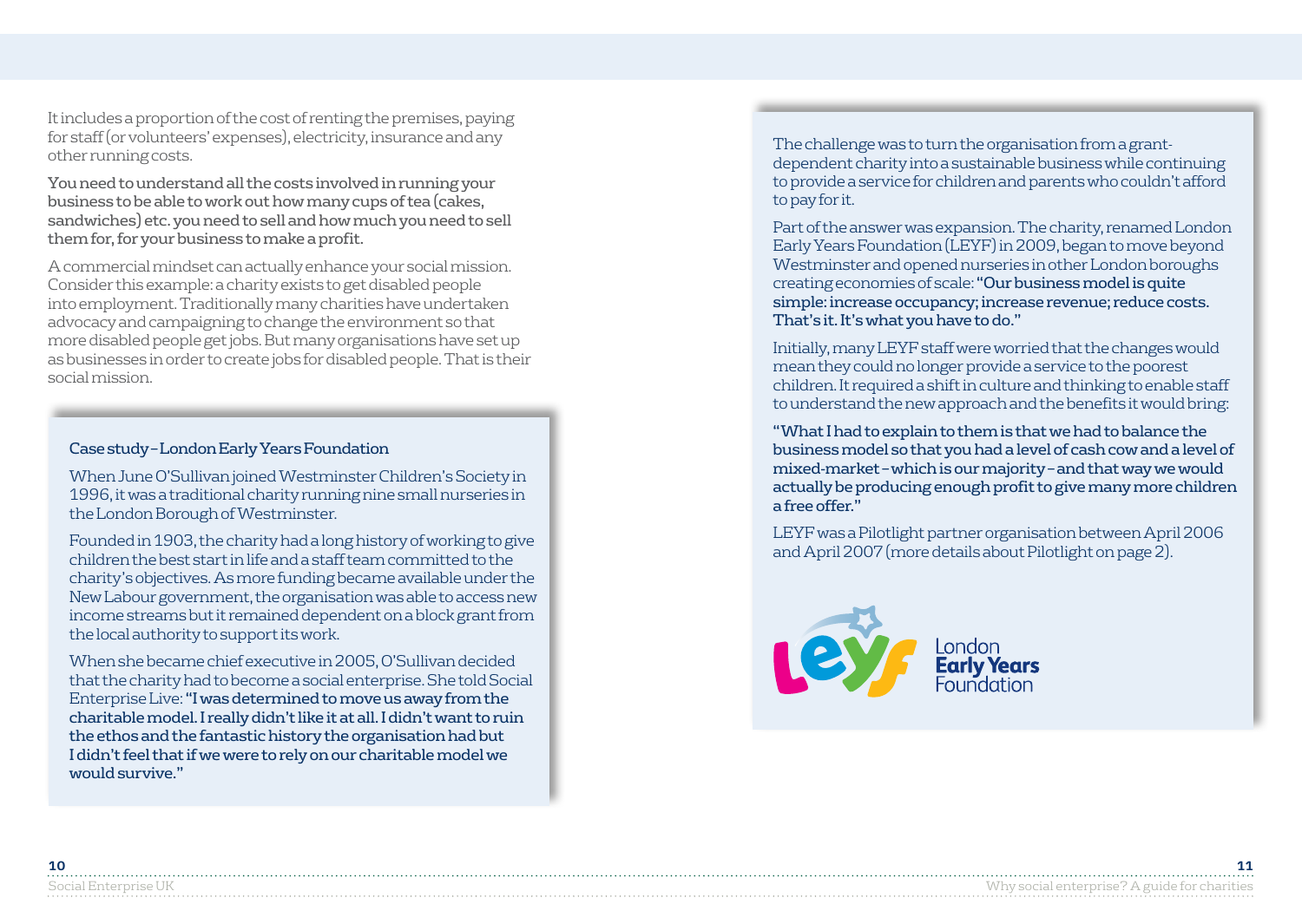# **3. Structure/Options**

As well as having a range of organisational forms, social enterprises have a range of legal forms. Social enterprises adopt whichever legal structure is best suited to delivering their aims, and they sometimes also have charitable status.

The most common legal forms include:

- Industrial and provident societies (most commonly used for cooperatives and community benefit societies).
- Community Interest Company (CIC, a form of limited liability company designed specificallyfor social enterprises that can be limited by guarantee or shares).
- Limited liability company (limited by guarantee or shares).

If you need more information, **getlegal.org.uk** offers clear guidance and information about legal structures for charities. It aims to help individuals, organisations and advisors to make informed decisions as they set up and develop charities, social enterprises and co-operatives. Social Enterprise UK members can also access free legal advice services. Please visit socialenterprise.org.uk for further information.

#### Do I need to adopt a social enterprise structure?

Becoming a social enterprise doesn't necessarily involve changing your legal structure. Different options are more or less relevant depending on size of organisation and the kind of activities you carry out:

#### 1. Adopting the social enterprise approach within your existing organisation

LEYF (see case study) is an example of an organisation that chose to make the move from being a traditional charity to being a social enterprise.

If you go down this route, you are unlikely to have to change your legal structure at all. There is no legal barrier to charities carrying out trading activities as long as those activities are in line with

their social mission and if they steer clear of certain legal and tax restrictions. For example, if a charity is to carry out trading activities itself, it must have the power to do so in its governing documents.

What may change if you go down this route are the staff roles within your organisation. You will no longer be employing staff primarily to do fundraising – either through making grant applications or through public appeals.

The job of your staff team will be to generate business and provide products or services to customers. This will not necessarily mean a big change in the activities your organisation carries out but it will lead to change in the way you budget for them – and possibly in who the customer is.

Key benefit to this approach :

• You don't have to change what your organisation does.

Key risk to this approach :

• It may not be possible to turn your organisation's activities into products or services that someone wants to buy.

#### 2. Setting up a socially enterprising activity connected to your organisation

It may not be possible or desirable to find a socially-enterprising way of delivering your organisation's core activities but that doesn't mean you can't set up a social enterprise. You could do something different that will increase your social impact and may generate some income for your charity.

• Setting up a business where the main product or service fulfills your social mission:

For example, if you are a Council for Voluntary Services representing voluntary and community sector organisations in your local area, you could set up a social enterprise property management company to provide affordable office space for your members.

| .             |                                             |
|---------------|---------------------------------------------|
| OUCLUL LILLUL | $1 \cap 1$ $1 \cup 1$<br>' ' A YIII I II II |
|               | .                                           |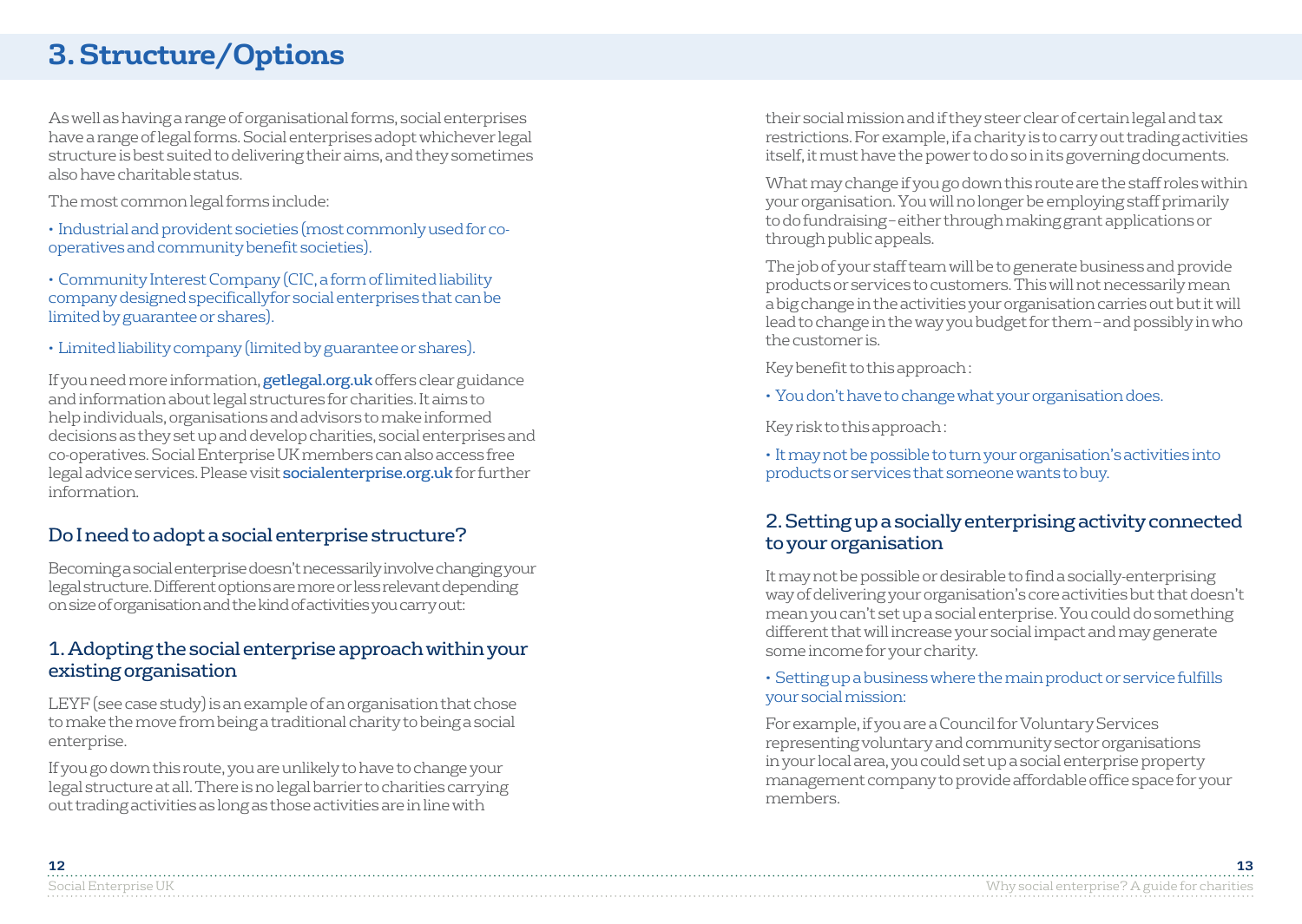This social enterprise would need to be run on a commercial basis in order to continue to exist and provide the service but its reasons to exist would be to provide local organisations with accommodation.

• The way you run the business fulfils a social mission:

For example, Centre for Better Health is an organisation that supports people with mental health problems in East London. They have recently decided to set up an artisan bakery, with a high street shop, that will provide people who use their services with work experience and a potential route into employment.

The bakery is a business that will succeed or fail based on its ability to make and sell bread at a profit. But it exists to help fulfil the charity's social mission and, as long as it doesn't lose significant amounts of money, it will succeed in doing that.

Structure - In this situation, the best approach would be to set up a trading company owned by the charity – with any profits made either being spent on growing the business or being returned to the charity to be spent on fulfilling its social mission.

Key benefit to the approach:

• It's a good way to increase the social impact of your organisation without changing your core activities.

Key risk to the approach :

• Underestimating the challenge of setting up and running a business that makes a profit while also delivering social outcomes.

For example, in the case of Centre for Better Health, it's vitally important that the person in charge of running the bakery is a specialist in running a bakery rather than a specialist in mental health.

#### Setting up a social enterprise owned by your organisation to generate income for it

You can set up a business that has no direct connection to your social mission but generates income that you can spend on fulfilling your social mission.

The Salvation Army (see pages 18 and 19) runs a number of businesses that exist to make a profit which the organisation can spend.

Structure – In this situation, the best approach would be to set up a trading company wholly owned by the charity.

Key benefit to the approach:

• If the kind of trading you wish to undertake is relatively high-risk to the existing organisation, setting up a separate social enterprise can be a way of ensuring that any financial difficulties experienced by the social enterprise do not affect the parent-charity.

Key risks to the approach:

• The new company may require initial and/or ongoing funding from the charity.

• You will need to consider who will be on the board of the new social enterprise. Ideally there will be representatives from the charity (employees and trustees) as well as some independent board members who bring appropriate skills.

• The relationship between the charity and trading company needs to be robust and at arm's length. For example, the charity must not subsidise the trading company long term and should recover costs if there are any shared resources.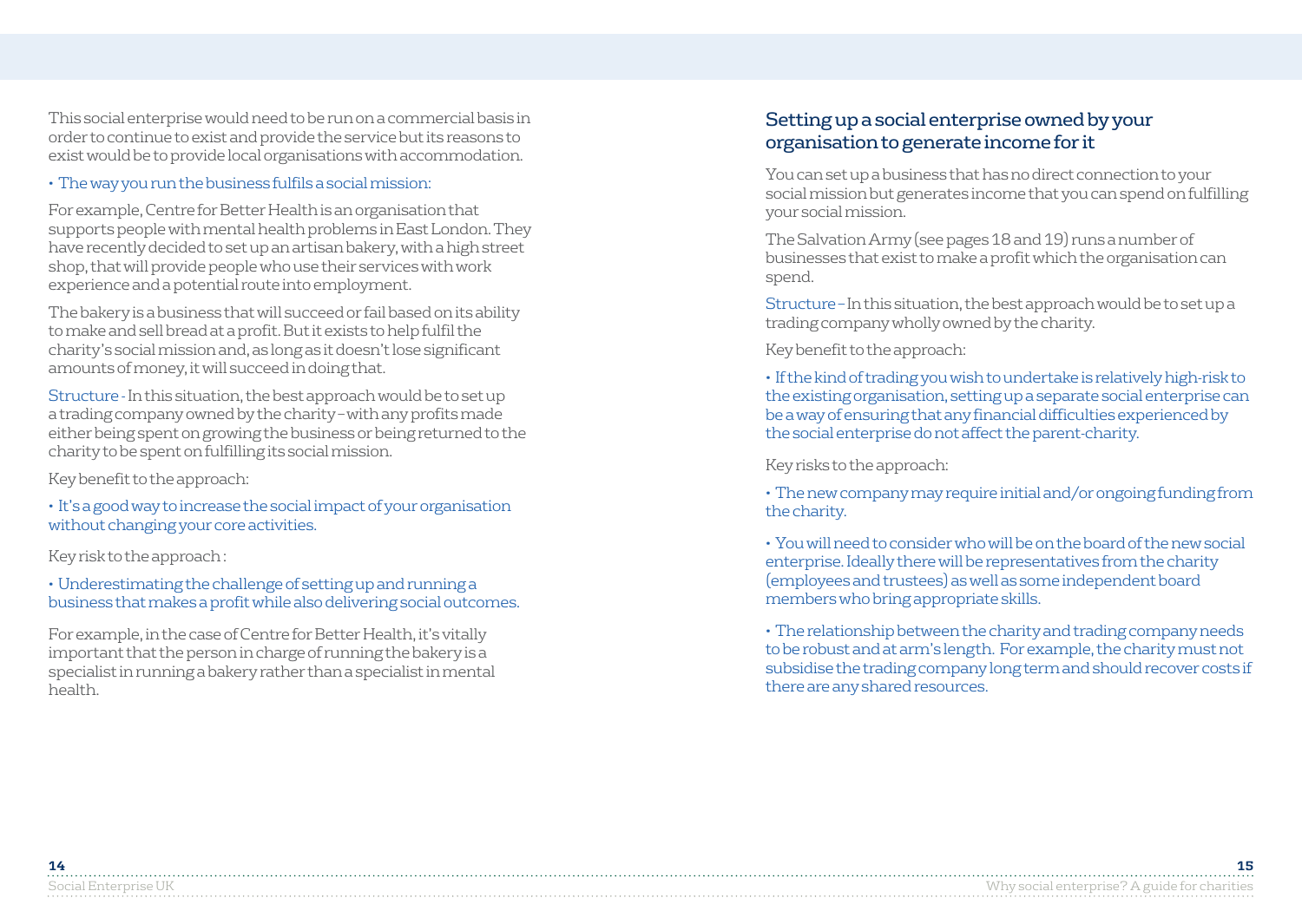Expert knowledge from law firm Bates Wells Braithwaite:

# **BATES WELLS & BRAITHWAITE LONDON LLP**

## **Trading as a charity:**

The traditional model for charities is to generate income through grants and donations rather than trading. However, charities are often able to carry out trading activities.

If a charity is to carry out trading activities itself, it must have power to do so in its governing documents. There are two types of trading: primary purpose trading and non-primary purpose trading.

Primary purpose trading is trading which a charity carries out in fulfilment of its main or primary purpose e.g. educational charities charging for their courses or a social care charity selling care services to a local authority. Trading carried out by beneficiaries (e.g. a fair trade charity selling coffee grown by people in poverty) is also considered to be primary purpose trading.

Non-primary purpose trading is any other trading including trading which is in fulfilment of objectives outside the specific objectives in a given charity's constitution (for example an education charity which wishes to expand into healthcare). It also includes trading which is intended simply to raise funds for the charity. Broadly speaking, non-primary purpose trading is taxable unless a specific exemption applies.

If the intended trading does not fit within one of the exemptions, then generally, the best way to deal with this is for the activity to be carried out by a separate social enterprise – usually set up in the form of a trading company which is wholly owned by the charity (see opposite).

## **Setting up a Trading Company**

The basic mechanism for using a trading company works like this:

• The charity sets up and funds a company limited by shares. All the shares are owned by the charity (which means that the charity has ultimate control over the activities of the new company).

• The trading company carries out the trading activity. Since it is not itself a charity, there are no restrictions on its ability to trade.

• Since it is not a charity, the trading company will be liable to pay corporation tax. But the profits which the trading company makes are paid up to the parent-charity under the gift aid scheme. This reduces the trading company's taxable profits – in many cases – to zero, which means that it has no tax to pay.

• As the new company is a separate legal entity, it has its own limited liability so there is a much-reduced risk of any of the new company's liabilities being passed on to the existing charity. This approach also means that there is no need to make any amendments to the structure of the existing charity.

Whether the trading company is to take the form of a simple company limited by shares or a Community Interest Company (CIC), the process for establishing the new company is largely the same and is as follows:

1. Decide on the governance structure of the new organisation – i.e. will it be a company limited by shares which is wholly owned by the charity? Who will appoint the board of directors of the new company? (These are decisions which will need to be approved by the charity's board).

2. Draft an appropriate governing document. In the case of a company limited by shares or CIC this will be a set of Memorandum & Articles of Association which is tailored to reflect the new company's proposed activities and structure.

| 10<br>τo            |                      |
|---------------------|----------------------|
|                     |                      |
| Social Enternrise I | a Anira A Sezirmetre |
|                     |                      |
|                     |                      |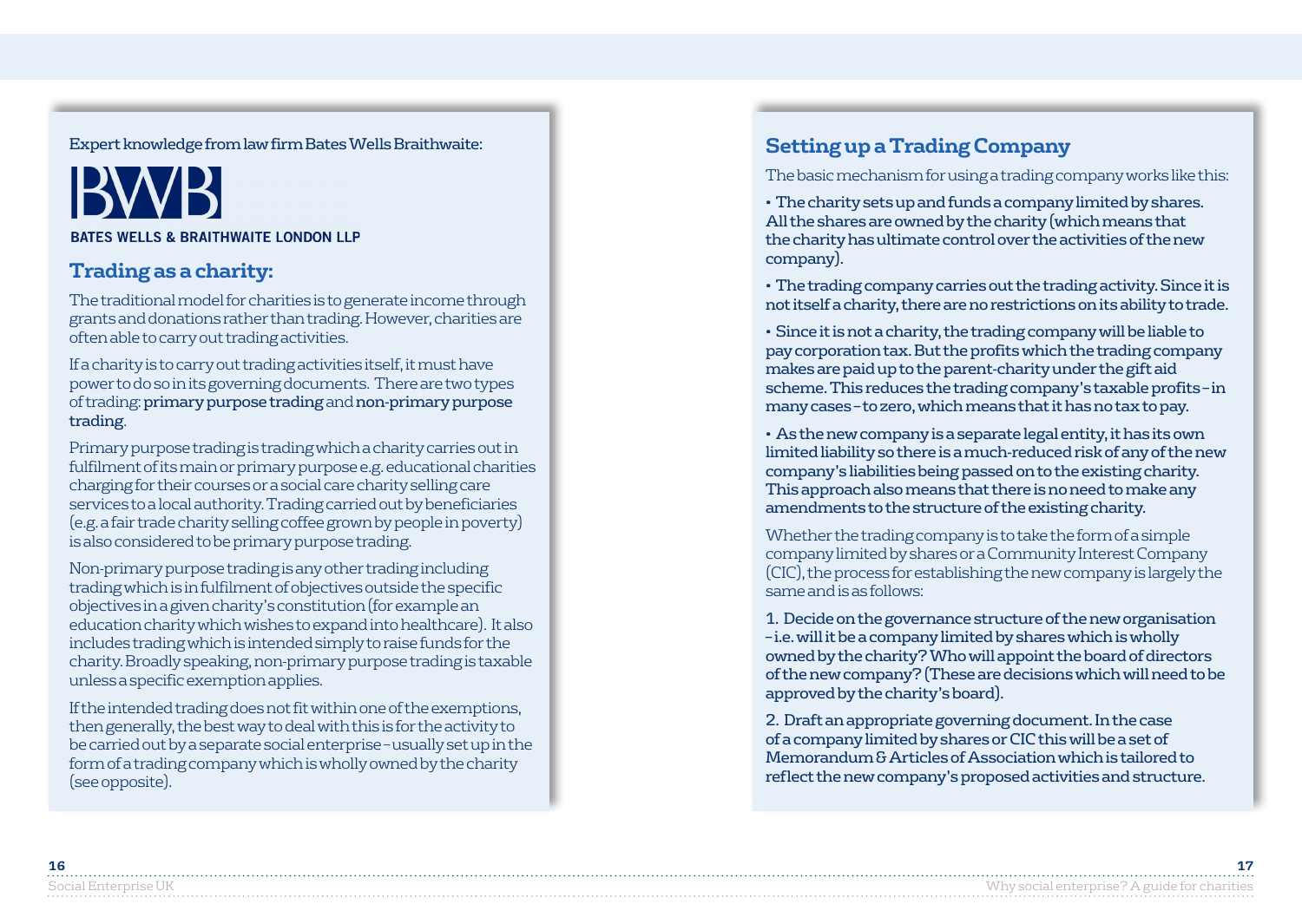3. Complete Companies House form IN01 (and if a CIC is being established, form CIC 36).

4. Seek the approval of the charity's board in respect of the draft documents and forms and the make up of the board of the new company. One of the trustees will need to be given authority to sign the documents on behalf of the charity.

5. Submit the documents to Companies House for incorporation.

#### Case Study – The Salvation Army

The Salvation Army is a Christian Church and registered charity with over 50,000 members and over 4,000 employees in the UK.

The organisation runs several organisations across what Steve Coles, who works for the organisation as Social Enterprise Development Manager, describes as "a spectrum of social enterprise".

That spectrum includes the Salvation Army Trading Company Ltd (SATCoL), which manages a number of businesses that operate on a commercial basis and generate income for the organisation. These organisations include charity shops, clothing recycling and a company selling brass band instruments. The Salvation Army also owns a bank and an insurance company.

According to Steve Coles: "Their job is to sell stuff at a profit and hand the money over to the Salvation Army."

Although there is some crossover between these businesses and the organisation's work – the bank mainly receives deposits from church members – the businesses do not have specifically social goals in themselves.

The organisation also runs charitable services on a socially enterprising basis. These are:

• Employment Plus – a back to work service that receives 90% of its income from contracts, mainly from delivering the Work Programme as a sub-contractor.

• Homelessness services – which run 65 hostels providing accommodation for homeless people and generates income from housing benefit and Supporting People contracts.

Both Employment Plus and several of the hostels run their own social enterprises providing training and work experience for people who use their services.

Employment Plus runs a Portable Appliance Testing (PAT Testing) business. This business provides services both to the internal market within the Salvation Army – the organisation owns numerous buildings across the UK – and to outside organisations.

It has trained 76 hostel residents in its first three years of trading, with 88% ending up with accreditation enabling them to seek employment in the electrical testing business.

For the Salvation Army, a social enterprise is "a market-led venture, aiming for profit but achieving at least 70% of income from trading, while striving to achieve social impact for those furthest from the labour market."

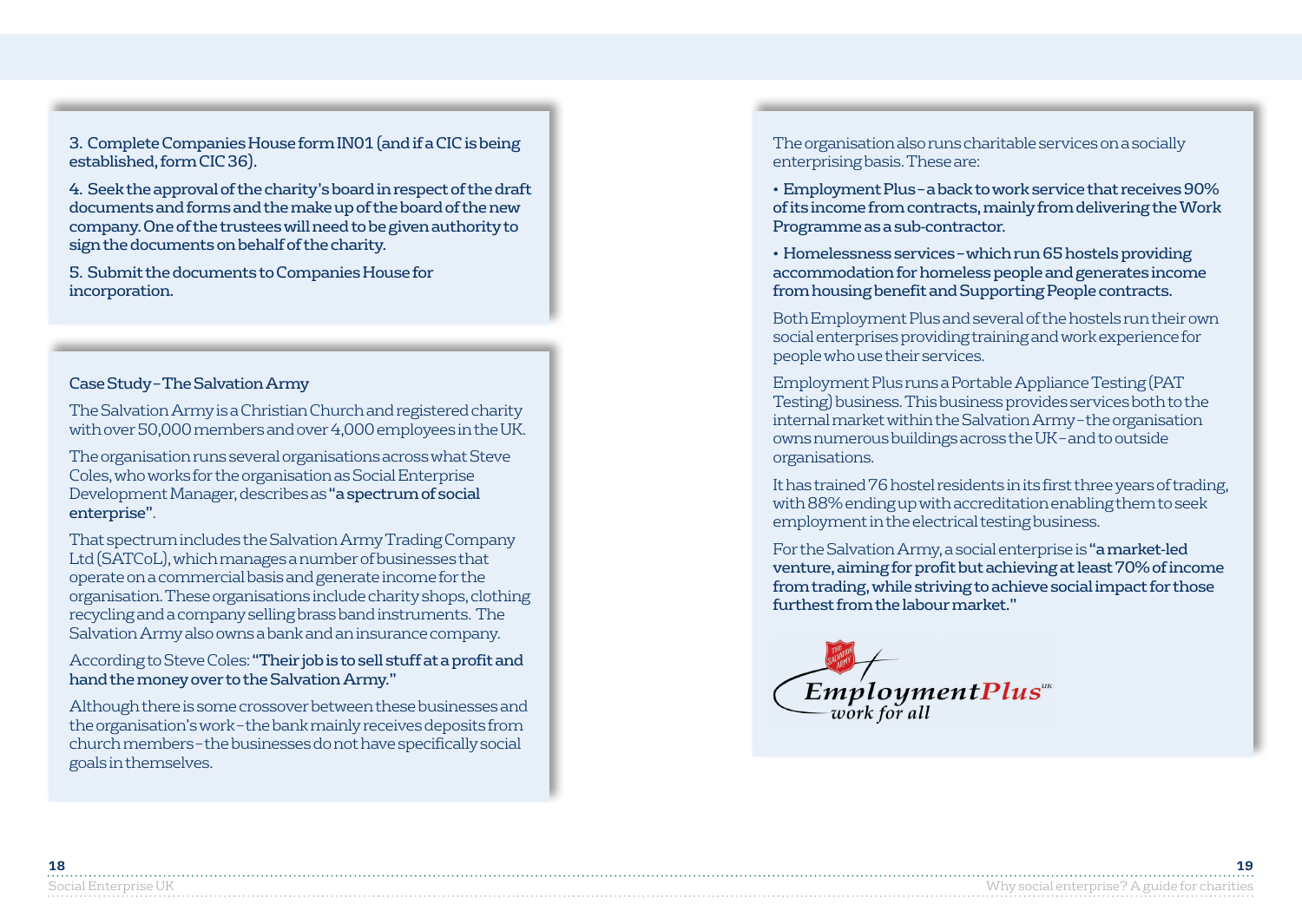# **4. What do I need to do?**

#### 1. Know why you're doing it

Bad reasons:

- Because you've heard social enterprise is the next big thing.
- Because you think it must be easier than writing funding applications.
- Because you've tried everything else and now there's no money left.
- Because one of your board is a social enterprise enthusiast and wants you to 'rebrand'.

Good reasons:

- You want to make your organisation more sustainable.
- You want your success to depend on whether your products and services are good – and whether people want to buy them.

• You want to make enough money to invest in your organisation and grow its social impact, because you believe in it.

#### 2. Discuss with stakeholders

Trustees – may initially need to be reassured that the transition to a social enterprise model won't cause the organisation to lose its values and ethos. Once they support the idea in principle, they will need to be reassured that the social enterprise model you are proposing to follow will work. This will call for a business plan. But you may not want your first conversation with the trustees to be when you whip out a fullydesigned business plan that changes the charity's main activities.

You may want to introduce the idea of transition as part of your ongoing talks about the mid-to-long term strategy. And it is important to remember that the idea of social enterprise can make people nervous. If you are already 'there', try to remember when it felt like a scary (but exciting) idea in your head. What helped you to understand it and what helped you envision what the future might be like?

Members/Service Users – if you're a charity that provides free or subsidised services for its members or service users, you may choose to discuss what a transition to social enterprise would mean for them, and any ideas they have about how it could work. Again, remember that the idea may be new and a bit daunting for them. You might want the idea to be discussed and considered before putting a proposal on the table.

Potential Customers – you may include members/service users and public sector funders in discussions about the future. After all, you will need to find out whether anyone would pay for your products and services if you were selling them, so this is a good place to start.

#### 3. Decide on your structure and business model

Are you going to adopt a social enterprise model for your entire organisation or set up a new social enterprise activity?

Can you operate in a different way under your existing company structure or do you need to set up a separate trading arm?

#### 4. Write your business plan

Your business plan should be short and to-the-point – no more than 20 pages. It should answer all the big questions facing your new venture such as:

- What is your vision: What are your ambitions? In an ideal future, how will the world be different because of what your business achieves?
- What is your mission: What, in concrete terms, are you hoping to achieve?

• What are your goals: How is your mission going to be turned into reality?

• What specific actions are you going to take – and over what timeframe?

• Who will your customers be?

| -20          |  |
|--------------|--|
|              |  |
| bocial Ente. |  |
|              |  |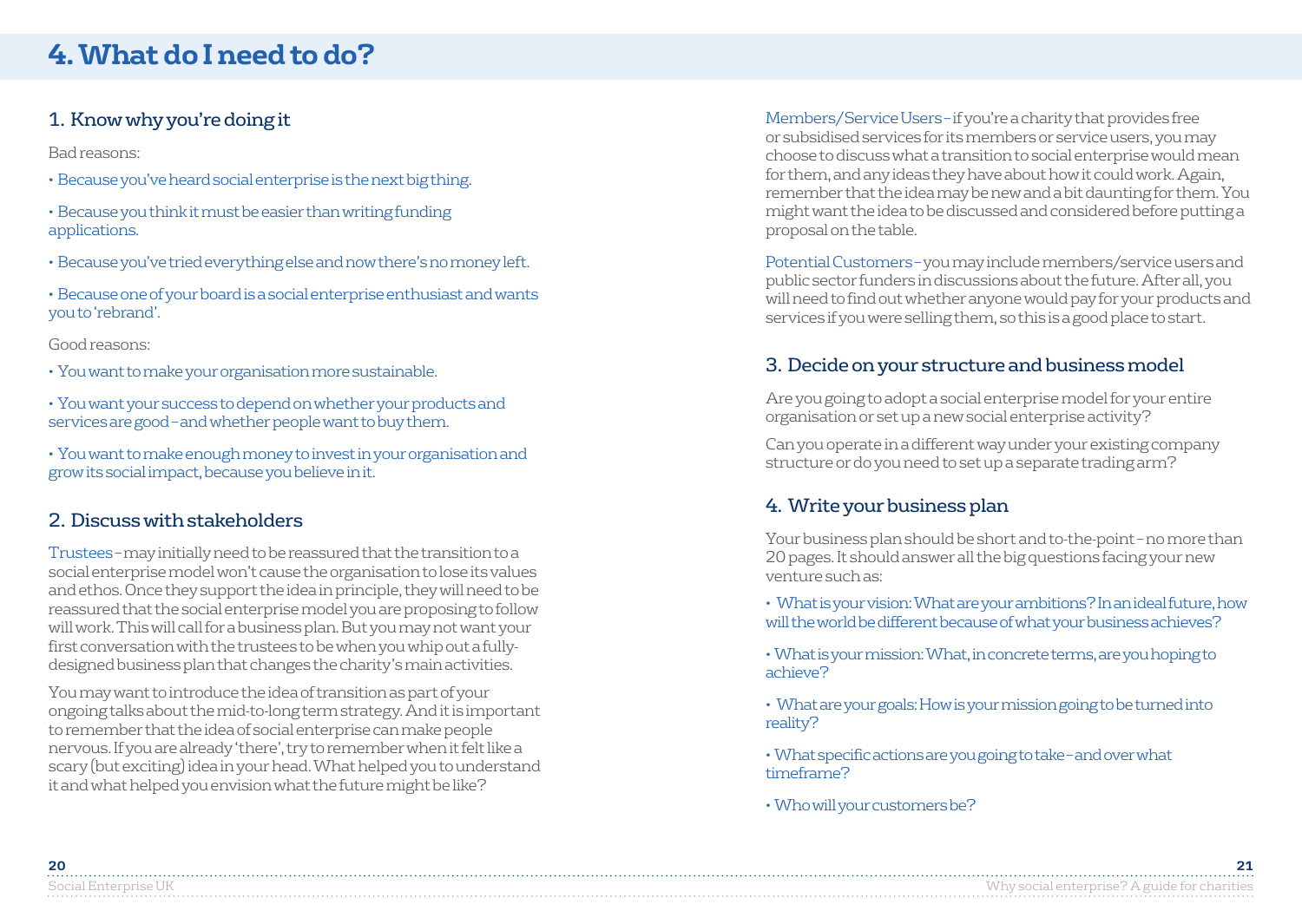- What resources do you need to get started?
- How much money are you going to invest in your new model or trading company?
- Are you going to invest the charity's money or look for outside sources of finance?

To understand more about the basic elements of business planning, go to www.socialenterprise.org.uk, www.businesslink.co.uk or www.ncvo-vol.org.uk. Social Enterprise UK has a publication called Start your Social Enterprise that you can download from the SEUK website.

#### Case Study – Worth Unlimited

Worth Unlimited is a charity that works with young people across the UK who are suffering from the effects of poverty and deprivation. Two years ago it recognised a real need to help young people who had dropped out of school to develop the skills they needed to get a job or go on to college. They had already had an idea to open a bike-repair business and a bakery and realised that this would work well as a social enterprise, giving young people both work experience and transferable skills. As a result, Worth Enterprises was set up as a social enterprise arm of the charity. However, fairly quickly CEO, Tim Evans, realised they needed help with the vision for the new enterprise and how to plan for its  $f$ uture

'We knew we had a good idea but we were struggling to really think things through and see how our new social enterprise would fit within our organisation. We needed help to develop our ideas and make it work across all our local branches.'

In September 2011, Worth Unlimited began working with Pilotlight which brought together a team of senior business people to coach them through the process of becoming more sustainable and efficient. The Pilotlight team helped Worth Unlimited think through their social enterprise activity and acted as an expert critical friend. Tim says part of the challenge was getting staff to buy into the new venture and think in a totally different way.

'We needed our youth workers to switch their mindset to running a business, which was a big change for them. Pilotlight was able to help us with this and got us all thinking more as a business, which enabled us to put the structures and processes in place to be successful locally.'

The results have been impressive and the charity are now being supported by O2 to open a new bike shop, again run by young people as a social enterprise, as part of their Gear Up programme in Birmingham.

Tim says that having the opportunity to really think through how the new social enterprise was going to work made all the difference.

'We now have two fledgling enterprises which are growing and which we are using as the flagships for the rest of the organisation. We've learnt important lessons and our goal now is for every one of our local branches across the UK to have a social enterprise element as part of what they do.'